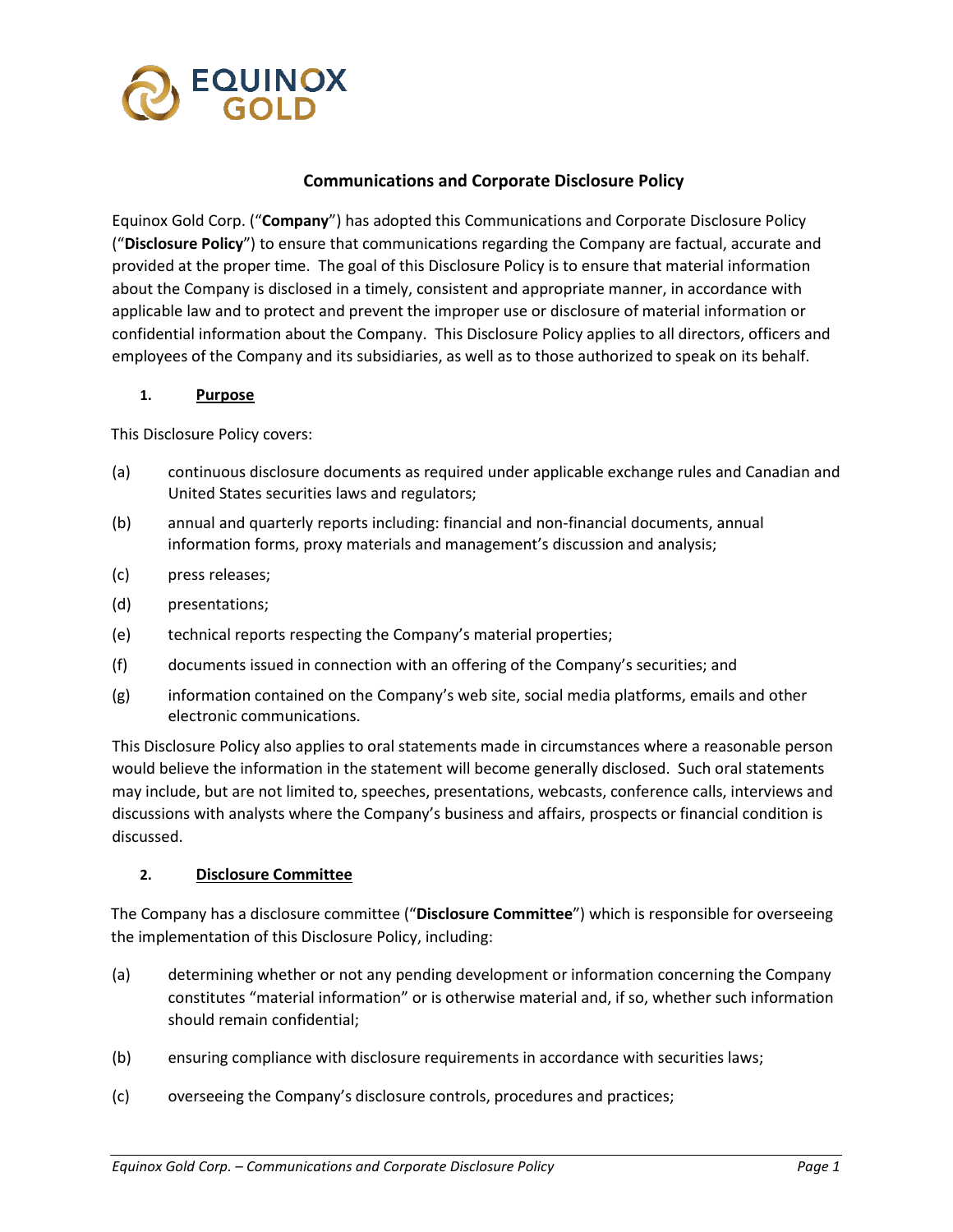- (d) monitoring the effectiveness of and compliance (by the relevant persons) with this Disclosure Policy;
- (e) reviewing and authorizing disclosure (both written, including core and non-core documents, and oral) before public release;
- (f) monitoring the Company's web site;
- (g) maintaining a record of disclosure decisions; and
- (h) reporting to the Company's Board of Directors.

The Disclosure Committee consists of the Company's Chief Executive Officer ("**CEO**"), President, Chief Financial Officer ("**CFO**"), Chief Operating Officer ("**COO**"), Executive Vice President Exploration, General Counsel and Vice President Investor Relations (the "**VP IR**"). The Disclosure Committee shall meet as circumstances dictate, including to review and discuss the Company's disclosure compliance system and this Disclosure Policy, and a minimum of two members of the Disclosure Committee (of which one must be either the CEO, CFO or COO) shall be required to make a decision.

#### **3. Material Information**

Material information, including any changes to material information, about the Company must be disclosed in a timely, consistent and appropriate manner, according to applicable law. As well, it is essential to protect and prevent the improper use or disclosure of material information. Information relating to the Company is material ("**Material Information**") if:

- (a) the information results in, or would reasonably be expected to result in, a significant change in the market price or value of the Company's securities;
- (b) the information would reasonably be expected to have a significant influence on a reasonable investor's investment decisions; or
- (c) such information would significantly alter the total mix of information available to investors.

Although not intended to be a comprehensive list, the following are examples of information that could be material, depending on scale and magnitude:

- quarterly or annual earnings or operational results or projections;
- mergers, acquisitions, joint ventures or divestitures;
- management changes or changes in control of the Company;
- public or private sales of the Company's securities;
- new developments, including regulatory matters;
- changes in auditors and agreements/disagreements with auditors;
- pending or threatened litigation;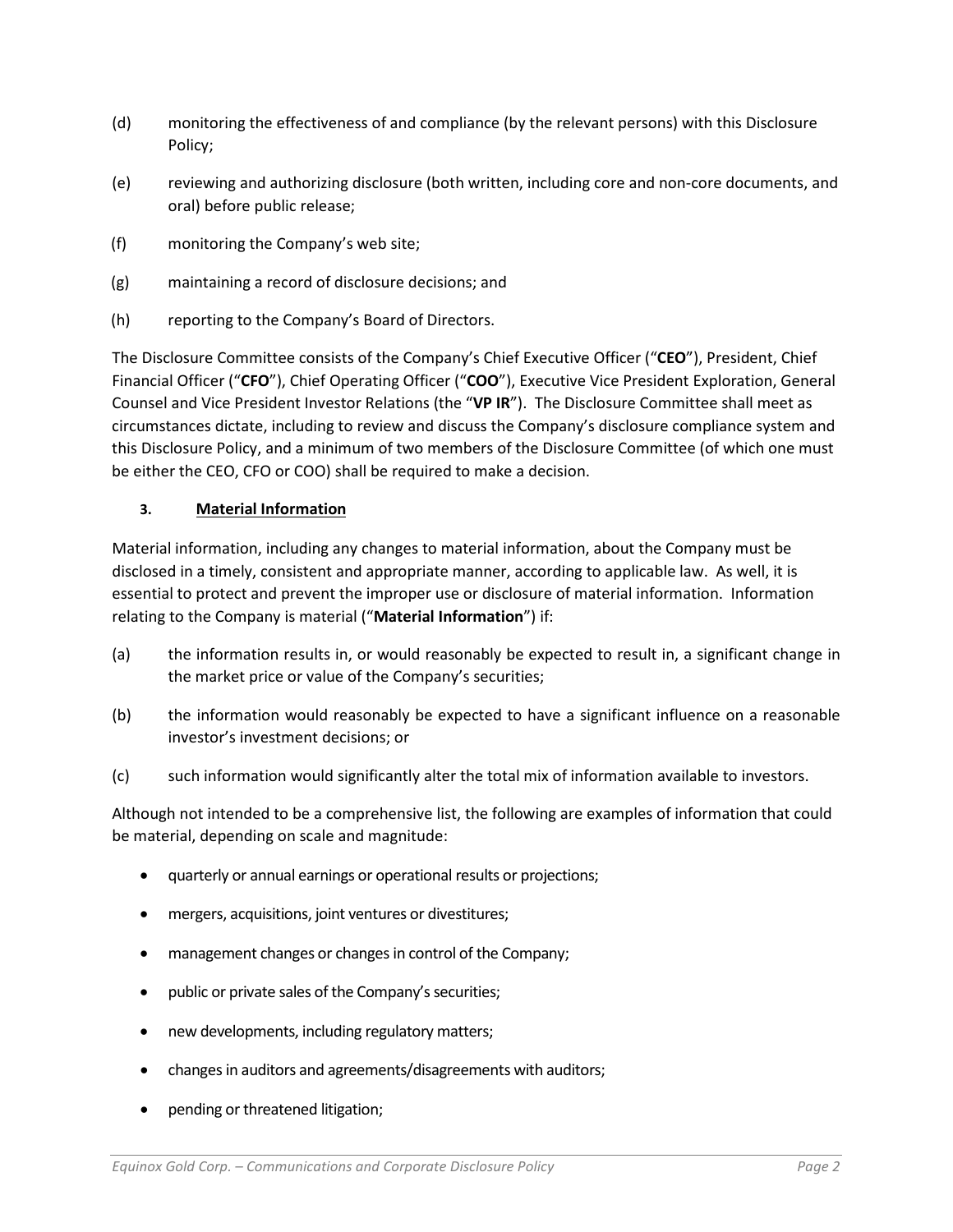- labor disputes or disputes with major contractors or suppliers; and
- changes in capital or corporate structure.

## **4. Confidential Information**

Except as set out in this Disclosure Policy, any director, officer or employee of the Company who is privy to confidential information (even if it includes Material Information) should maintain such information in confidence and not disclose to anyone else unless it is necessary to do so in the course of business and then only to authorized Company personnel or representatives who have a legitimate need to know the information and have been advised that it is confidential.

To present the misuse or inadvertent disclosure of confidential information, the following procedures should be observed at all times:

- (a) Ensure confidentiality of information outside of the office as well as inside the office.
- (b) Keep documents and files containing confidential information in a safe place, with access restricted to individuals who "need to know" that information in the necessary course of business. If necessary, code names should be used as well as having passwords for electronic data.
- (c) Do not discuss confidential matters in places where the discussion may be overheard.
- (d) Do not read or display confidential documents in public places or leave them where others may retrieve.
- (e) Transmit confidential documents electronically only where it is reasonable to believe that the transmission can be made and received under secure conditions.
- (f) Do not unnecessarily copy confidential documents and destroy extra copies of confidential documents.

The Disclosure Committee may also enforce "quiet periods" as circumstances dictate to limit selective or inadvertent disclosure.

#### **5. Designated Spokespersons**

The CEO, President, Chair, COO, CFO, VP IR or a person specifically authorized by the CEO or President may serve as an authorized spokesperson to speak on behalf of the Company to the investment community, regulators, newsletter writers and the media. In addition, the CEO or President may, from time to time, designate others within the Company with authority to speak on behalf of the Company as back-ups, or to respond to specific inquiries. Individuals who are not authorized spokespersons must not respond under any circumstances to inquiries from the investment community or the media or to comment on the Company's information, material or otherwise. Any such request for information about the Company should in all cases be directed promptly to the CEO, President, Chairman or CFO, and in their absence, the VP IR.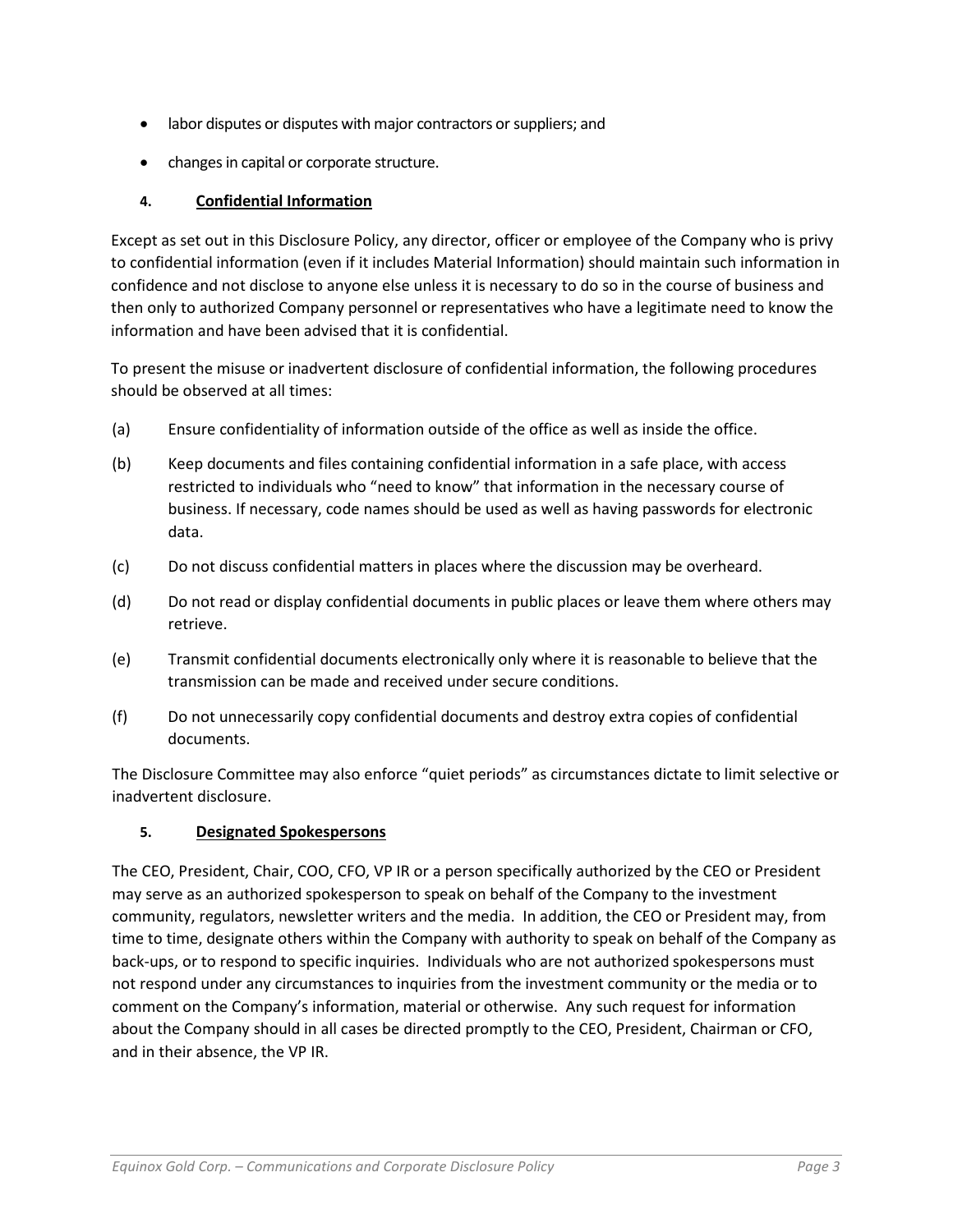## **6. Press Releases**

Once the Disclosure Committee determines that a development is material, it and the CEO will authorize the issuance of a press release unless the Disclosure Committee determines that such development must remain confidential, in which case appropriate confidential filings will be made in accordance with applicable law.

If the Toronto Stock Exchange or the NYSE American is open for trading at the time of a proposed press release announcing material information, prior notice of such press release will be provided to the market surveillance department of such stock exchanges.

## **7. Conference Calls and Web Casts**

The Company generally holds conference calls for quarterly earnings releases and may hold calls at other times as determined by the Disclosure Committee. Conference calls will be accessible simultaneously to all interested parties by telephone or via a web cast over the Internet. The call will be preceded by a press release containing all relevant material information.

The Company will provide advance notice of a conference call or web cast by issuing a press release announcing the date, time and information on how interested parties may access the call and web cast. In addition, the Company may send invitations to analysts, institutional investors, the media and others. An audio recording or archived web cast and/or text transcript will be made available on the Company's web site for a minimum of **90** days following the conference call or webcast.

## **8. Rumours**

Generally, it is the Company's policy to not comment on rumours. Exceptions to this policy may be made if the Disclosure Committee or the CEO, President or CFO authorize a response to a rumour that is deemed harmful to the Company's interests if not rebutted.

If any director, officer or employee of the Company becomes aware of a rumour concerning the Company on a chat-room, news group, or any other source that may have a material impact on the price of the Company's stock, he or she should immediately contact a member of the Disclosure Committee.

## **9. Contacts with Analysts, Investors and the Media**

*Communication -* Individuals who are not authorized as "designated spokespersons" under this Disclosure Policy must not communicate information, material or otherwise relating to the Company to analysts, investors or the media. Inquiries from analysts, investors or the media must be referred to a designated spokesperson and the VP IR is the primary contact for such inquiries.

*Meetings* - The Company recognizes that meetings with analysts and investors are an important element of its investor relations program. The Company will meet with analysts and investors individually or in small groups as needed and will initiate contacts or respond to analyst and investor calls in a timely, consistent and accurate fashion in accordance with this Disclosure Policy.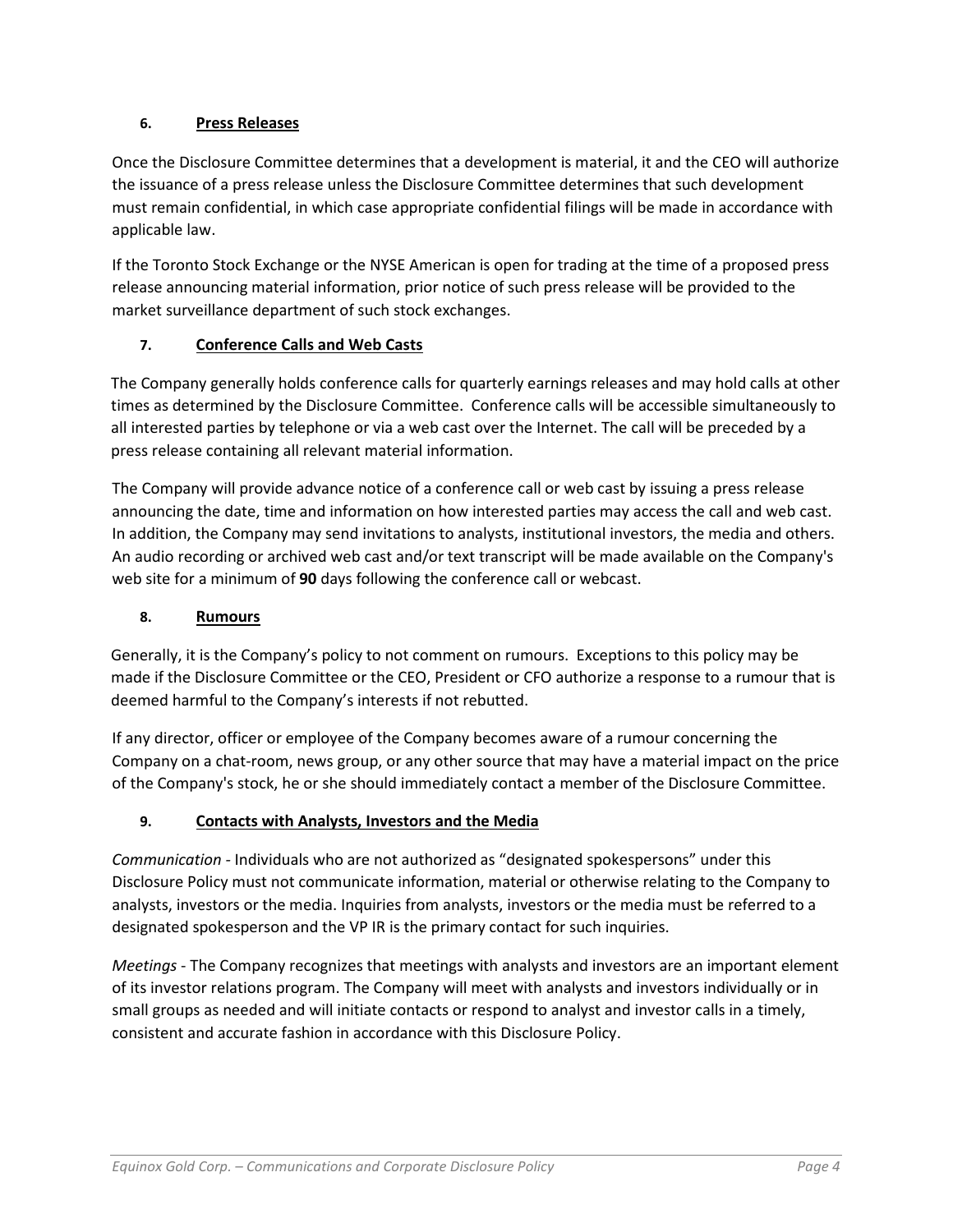The Company will provide only non-material information through individual and group meetings, in addition to publicly disclosed Material Information. If previously undisclosed material information is inadvertently disclosed to an analyst or any other person, with limited exceptions, such information must then be publicly disclosed promptly via press release.

*Reviewing Draft Analyst Reports and Models* - The Company may review analysts' draft research reports or financial models for factual accuracy based on publicly disclosed information or question assumptions if the estimate differs significantly from the Company's published guidance. The Company will not confirm, refute, or attempt to influence an analyst's opinions or conclusions and will not express comfort with the analyst's report, financial model and earnings estimates. To avoid appearing to endorse an analyst's report or model, the Company will provide its comments in writing and will attach a disclaimer to written comments to indicate the report was reviewed only for factual accuracy.

# **10. Forward Looking Information**

The Company may provide certain forward looking information in continuous disclosure documents, speeches and conference calls to enable shareholders and the investment community to better evaluate the Company. Any such information will be clearly identified as forward looking and will include appropriate cautionary language, including material risk factors, assumptions, the current date and that the Company disclaims any intention to update or revise the forward-looking information, except as required by law.

# **11. Specified Financial Measures**

The disclosure of non-GAAP financial measures, non-GAAP ratios, total of segments measures, capital management measures, or supplementary financial measure (each as defined in National Instrument 52- 112 – Non-GAAP and Other Financial Measures Disclosure), risks misleading investors if such measures are not accompanied by appropriate disclosure. Accordingly, for any financial year ending on or after October 15, 2021, the Company shall comply with National Instrument 52-112 – Non-GAAP and Other Financial Measures Disclosure.

# **12. Electronic Communications**

This Disclosure Policy applies to electronic communications (including emails, the Company's web site and the Company's social media platforms) as well as traditional written and oral communication. The VP IR is responsible for responding to inquiries and comments received from the Internet from shareholders, the investment community and the media. Only previously publicly-disclosed information or information that may otherwise be disclosed in accordance with this Disclosure Policy may be used in responding to such inquiries.

Unless an individual is a designated spokesperson, he or she is not permitted to represent or speak on behalf of the Company on Internet discussion forums, chat rooms, blogs or social networking services. If Company personnel participate in Internet discussions about the Company, they may do so: (a) in a personal capacity only, (b) in accordance with the Company's Code of Business Ethics, and (c) provided he or she may not at any time discuss confidential information or material information.